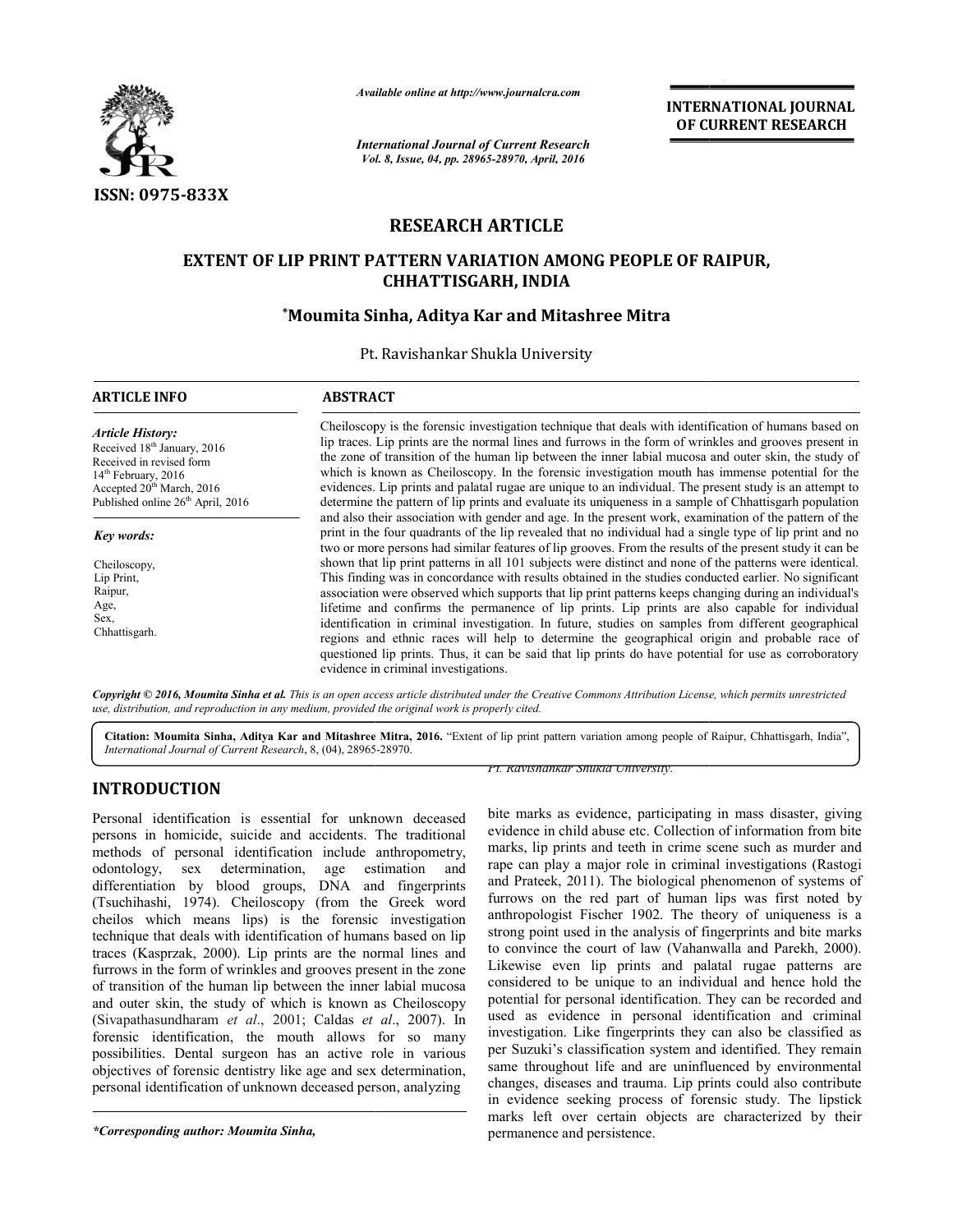They could be utilized for investigations even after lapse of few days. This makes it important evidence in cases of homicide and suicide. The importance of Cheiloscopy linked to the fact that lip prints are genetic, once developed at the  $6<sup>th</sup>$  intrauterine life they are permanent, unchangeable even after death and unique to each person except in monozygotic twins (Tsuchihashi, 1974).

In 1967, Santos was the first person to classify lip grooves. He divided them into four types namely:

- Straight line
- Curved line
- Angled line
- Sine- shaped curve

Suzuki and Tsuchihashi in 1970 devised a classification method of lip prints which is as follows:

- Type I: Clear- cut vertical grooves that run across the entire lips.
- Type  $I^I$ : Similar to type I, but do not cover the entire lip.
- Type II: Branched grooves (Branched Y- shaped pattern).
- Type III: Criss-cross pattern, reticular grooves.
- Type IV: Rectangular grooves.
- Type V: Other patterns

The present study is an attempt to determine the pattern of lip prints and evaluate its uniqueness in a sample of Chhattisgarh population and also their association with gender and age.

## **MATERIALS AND METHODS**

The study was conducted on randomly selected 101 postgraduate students of age 18-35 years from Pt. Ravishankar Shukla University, Raipur, Chhattisgarh, India during July-August 2012. Written informed consent lip prints of 50 male and 51 females were collected. Students with known hypersensitivity to lip sticks, with any inflammation of lips, malformation, surgical scars, deformity and lip lesions were excluded from the study. Materials used include mainly dark colored lipstick, bond paper, cellophane tape (two inch wide), a brush for applying the lipstick and a magnifying lens. Complete lip area is divided into four quadrants in clockwise direction namely, quadrant I, quadrant II, quadrant III and quadrant IV. The pattern of lip prints and their combinations were observed and noted in coded form, keeping in account the name and sex of the respective individuals.

#### **Technique**

The lips of the individuals were cleaned and brown-colored lipsticks were applied on the lips. The subject was to make a lip impression in the normal rest position of the lips by dabbing them against a bond paper and then pressing it uniformly toward the corners of the lips. While studying the various types of lip prints, each individual's lips were divided into four compartments i.e. two compartments on each lip, and were allotted the quadrants 1-4 in a clock-wise sequence starting from the subject's upper right as per Zsigmondy-Palmer system of dental charting.

### **RESULTS**

Lip print impressions were obtained from both male and female subjects and were classified in accordance of Suzuki's classification. It was found that Type I pattern was dominant among the studied subjects followed by Type II and Type I' pattern while Type V pattern was least frequent (Figure 1). Lip pattern distribution in (all four quadrants) males and females of Raipur district of Chhattisgarh showed that in both sexes Type I was the most dominant lip print pattern (Table 1). The distribution of lip print patterns in males and females in each quadrant were compared. In Quadrant-I and II Type II pattern was dominant in male and in females Type  $I^I$  pattern was dominant. In Quadrant III and IV, Type I pattern was dominant in both male and female subjects (Figure 2).

#### **Table 1. Lip pattern distribution in (all four quadrants) males and females of Raipur district of Chhattisgarh**

| Patterns  | Males $(\% )$ | Females (%)    | Total |
|-----------|---------------|----------------|-------|
| Type I    | $60(n=75)$    | $40(n=50)$     | 125   |
| Type $II$ | $37.6$ (n=29) | $62.33$ (n=48) | 77    |
| Type II   | $56.9$ (n=49) | $43.02 (n=37)$ | 86    |
| Type III  | $43.9 (n=18)$ | $56.09$ (n=23) | 41    |
| Type IV   | $41.8$ (n=23) | $58.1 (n=32)$  | 55    |
| Type V    | $30(n=6)$     | $70(n=14)$     | 20    |



**Figure 1. Distribution in subjects shows Lip print pattern**



**Figure 2. shows distribution of lip print patterns in four different quadrants of male and female subjects**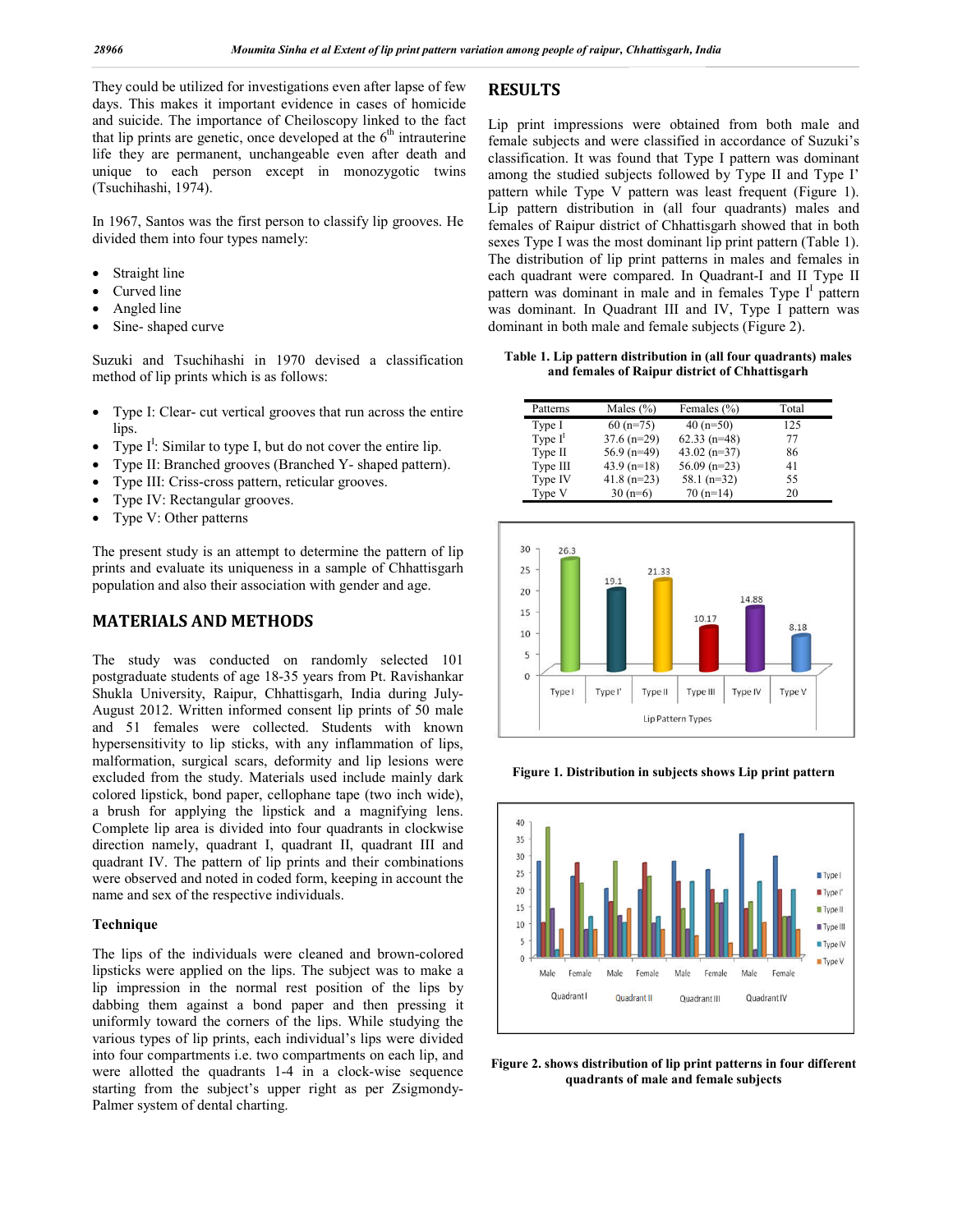| Region of Study           | Lip pattern                                                             | References    | Year of study |
|---------------------------|-------------------------------------------------------------------------|---------------|---------------|
| Mumbai, Maharashtra       | Predominant Pattern: In Males: Type III In Females: Type I              | 6             | 2000          |
| Aurangabad, Maharashtra   | Predominant Pattern: Males and Females: Type III                        | 28            | 2008          |
| Meerut, Uttar Pradesh     | Predominant Pattern: In Males: Type IV In Females: Type I               | 29            | 2009          |
| Dehradun, Uttarakhand     | Predominant Pattern: Males and Females: Type II [60.50% / 66.83%]       | 24            | 2009          |
| Bangalore, Karnataka      | Predominant Pattern: In Males: Type IV In Females: Type I               | 30            | 2009          |
| Kanpur, Uttar Pradesh     | Predominant Pattern: Males and Females: Type III [39.5% & 36.5%]        | 31            | 2009          |
| Udaipur                   | Predominant Pattern: In Males: Type I In Females: Type II               | 32            | 2010          |
| Amritsar, Punjab          | Predominant Pattern: In Males: Type III In Females: Type I              | 33            | 2011          |
| Raichur, Karnataka        | Predominant Pattern Males and Females: Type IV                          | 34            | 2011          |
| Bangalore, Karnataka      | Predominant Pattern: Males and Females: Type II                         | 35            | 2011          |
| Lucknow, Uttar Pradesh    | Predominant Pattern: In Males: Type II In Females: Type III             | 36            | 2011          |
| Jaipur, Rajasthan         | Predominant Pattern: Males and Females: Type III                        | 37            | 2011          |
| Modi Nagar, Uttar Pradesh | Predominant Pattern: In Males: Type IV In Females: Type I               | 38            | 2011          |
| Delhi & Haryana           | Predominant Pattern: In Males: Type III In Females: Type Y              | 39            | 2012          |
| Punjab                    | Predominant Pattern: Males and Females: Type I                          | 18            | 2012          |
| Pondicherry               | Predominant Pattern: In Males: Type III In Females: Type II             | 13            | 2012          |
| Lucknow, Uttar Pradesh    | Predominant Pattern: Males and Females: Type II [36.3% / 35.5%]         | 40            | 2013          |
| Manipal, Karnataka        | Predominant Pattern: In Females: Type IV [33.3%]                        | 41            | 2013          |
| Rohtak, Haryana           | Predominant Pattern: In Males: Type III [45%] In Females: Type II [35%] | 19            | 2014          |
| Rajnandgaon, Chhattisgarh | Predominant Pattern: In Males: Type III Females: Type I                 | 21            | 2014          |
| Raipur, Chhattisgarh      | Predominant Pattern: In Males and Females: Type I                       | Present study | 2014          |

**Table 2. Study of lip print pattern by different authors in India**

Frequency of lip print pattern in different age groups in relation to gender was studied. It was found that among males of 18-23 yrs. Type II pattern is more frequent (22.2%) and in females Type  $I^1$  pattern was more frequent (26.3%). In age group of 24-29 yrs. Type I pattern (35.6%) showed higher frequency in males and Type  $I^1$  pattern (22.2%) in females while among age group of 30 yrs. and above Type I was more frequent in both males (33.9%) and females (35%). On studying the frequency distribution of lip patterns among predefined age groups it was observed that Type I was frequent among age group of 24-29 yrs. (39.6%) and 30 yrs. and above (39.6%). Among all the age groups Type II was frequent (29.7%) in similar percentage (Figure3). Association of lip patterns with age is determined by performing Chi- square test and it was found that lip patterns do not have statistically significant association with age.



#### **Figure 3. Shows distribution of lip print patterns in three different age groups of male and female subjects**

Frequency of repetition of lip print patterns in different quadrants in relation to gender was compared among male and female subjects. It was found that frequency for two quadrants with same lip print pattern showed higher frequency (90%) in male and (94.1%) female subject's while no quadrants with repetition for lip patterns were lower with 8% among both

(Figure 4). Association of Gender with various lip print patterns was also seen among studied subjects. Frequency of Lip patterns studied among male and females of studied population showed that Type I was more frequent among both. On determining association of gender with various lip print patterns by performing Chi-square test with SPSS 16.0 and it was observed that Type  $I^{\dagger}$  shows statistically significant association with gender  $(\chi^2 = 4.12, \text{ p-value} = 0.0424)$  followed by Type II which was also showed statistically significant association with gender ( $\chi^2$  = 5.730, p-value= 0.0167). Type I, Type III, Type IV and Type V was found statistically nonsignificant association with gender.



**Figure 4. Shows distribution of lip print patterns in four quadrants of male and female subjects**

## **DISCUSSION**

Lip prints are considered one of the most important forms of transfer evidence. Lip prints can be a factor in many different kinds of crimes, such as tape when a person has been bound or gagged, prints on a glass that a person drank from, prints on a cigarette butt, and prints on a glass/window if they were pressed up against it. Lip print recognition has some advantages because it requires small data requirement and pattern matching is quick and also it is unique to an individual just like fingerprints (Vahanwala *et al*., 2005; Nagasupriya *et al*., 2011). However, in both civil and criminal cases data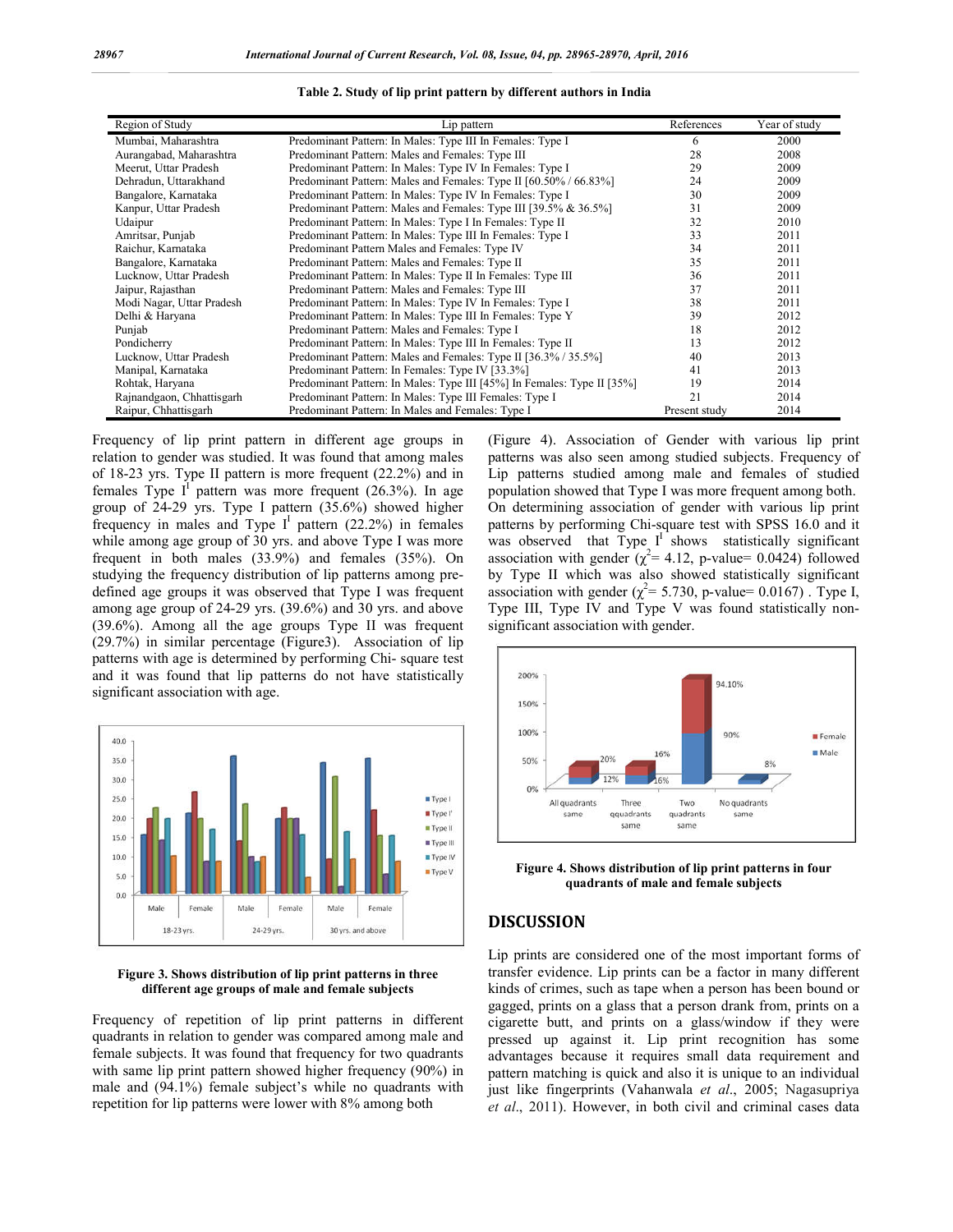regarding the application of lip patterns in human recognition is scarce (Lee, 2009; Sharma *et al*., 2011). To our knowledge, this is the first study carried out in population of Raipur (Chhattisgarh) describing the pattern of lip prints in a population sample living in Raipur (101 subjects aged 18–35 years including 49.5% males and 50.49 % females). In the present work, examination of the pattern of the print in the four quadrants of the lip revealed that no individual had a single type of lip print and no two or more persons had similar features of lip grooves. Even when two studied subjects exhibited the same type of grooves in the same compartment of the lip, there was specificity in the site, number and pattern of groove branching or reticulation after detailed matching. Regarding the patterns of lip grooves, we found that the highest recorded lip print among the individuals of Raipur, Chhattisgarh is Type I (complete vertical). It was most frequently represented in the Quadrant IV in both males and females. On the other hand, the least common type was the Type III in Quadrant I and IV of male subjects. From the results of the present study it can be shown that lip print patterns in all 101 subjects were distinct and none of the patterns were identical. This finding was in concordance with results obtained in the earlier conducted studies (Suzuki and Tsuchihashi, 1970; Kasprzak, 2000; Vahanwahal and Parekh, 2000; Sivapathasundharam *et al*., 2001). This proves that the lip print pattern is unique to each individual.

Lip print patterns did not simply comprise of one type alone, but appeared as a mixture of varying types as is also the case in a previous study conducted by Tsuchihashi. Earlier studies conducted on Indian populations (Pondichery) observed that Type II and Type III lip print patterns were frequent (Sivapathasundharam *et al*., 2001; Kumar *et al*., 2012). A study based on comparison of lip prints in Manipuri and Kerala showed that Type I lip print pattern was most common in both the populations but differed only in sex (i.e., Type I was more in Kerala females than Manipuri females and Manipuri males had more Type I lip print patterns compared to Kerala Males) (Koneru Anila *et al*., 2013). Among people of Karnataka lip prints studied indicated that Type IV was predominant in them (Verghese *et al*., 2011) while another study on people of north Karnataka reported predominance of Type VI pattern (Patil Devaraj *et al*., 2013). Studies on North Indian peoples showed that Type I,  $\Gamma \&$  II lip prints are most predominant patterns (Sekhon Jeewanjot *et al*., 2013). In both males and females of Punjab Type I pattern was reported its dominance (Sandhu *et al*., 2012) while among people of Rohtak, Haryana Type III is reported as the most dominant pattern (Verma Kapil *et al*., 2014).

Another study on population of South India reported that Type I is the most predominant pattern in them (Hosmani Jagadish *et al*., 2012). In a recent study on population of Rajnandgaon, Chhattisgarh reported that the most common lip print pattern in them was Type I (Multani Suraj *et al*., 2014). In our study on population of Raipur reported similar findings with population of Manipur, Kerala, Punjab and south Indians also frequency of Type I lip print pattern was commonly seen. To ascertain if lip print patterns change with age they were analyzed in three different age groups and there association was analysed in the present study. Studies revealed that environmental factors and

pathologies affecting the lips could bring about changes in lip patterns, it has been observed that the lip prints reassume their former pattern on recovery (Randhawa *et al*., 2011) while age changes like immaturity of lips in younger age and diminished anatomic details and tonicity in older age can have a considerable effect on the lip pattern thereby making the correct identification of sex in these age groups debatable (Randhawa *et al*., 2011) while Study on 300 North Indian individuals of 18 to 65 years of age in Dehradun, Uttarakhand reported that lip prints is different in every individual and does not change with time so it can also be used as a method for identification (Bindal *et al*., 2009). In the present study, no significant association were observed which supports that lip print patterns keeps changing during an individual's lifetime and confirms the permanence of lip prints.

Some previous studies on male and female subjects shows that lip print pattern dominance have potential for sex identification (Vahanwalla and Parekh, 2000; Vahanwala *et al*., 2005). A study on 100 north Indians and 100 south Indians belonging to age group of 18-25 years showed that lip prints are unique and are having potential for sex determination (Rastogi and Prateek, 2011). These findings were further confirmed by analysing lip prints of 200 Nepalese students that lip print pattern can be used as an additional tool for personal identification and sex determination (Karki, 2012; Ghimire *et al*., 2013). Although, in some studies it was revealed that the lip print patterns for each individual were unique and there was no peculiar pattern distribution among male and female tool for personal identification and sex determination (Jaishankar *et al*., 2010). Our results also support the above findings that gender of individuals has significant association with dominance of various lip patterns. Study of lip print pattern by different authors in India is given in Table 2 to observe the most frequent lip print pattern in various populations under study. It was observed that no synchronisation is observed in terms of frequency of common lip print pattern which indicates that there is existence of inter- and intra-state geographical variations in lip print patterns.

Therefore, it can be said that like fingerprints, lip prints are also capable for individual identification in criminal investigation. As number of samples are small in the present study for determining the discrimination power of lip prints in identifying the geographical affiliation with accuracy. In future, studies on more number of samples from different geographical regions and ethnic races will help to determine the geographical origin and probable race of questioned lip prints. Thus, it can be said that lip prints do have potential for use as corroboratory evidence in criminal investigations.

#### **Acknowledgments**

We are thankful to the volunteer donors for their cooperation and participation in the study.

#### **REFERENCES**

Augustine, J., Barpande, S.R., Tupkari, J.V. 2008. Cheiloscopy as an adjunct to forensic identification: a study of 600 individuals. *J Forensic Odontostomatol*. 27:44–52.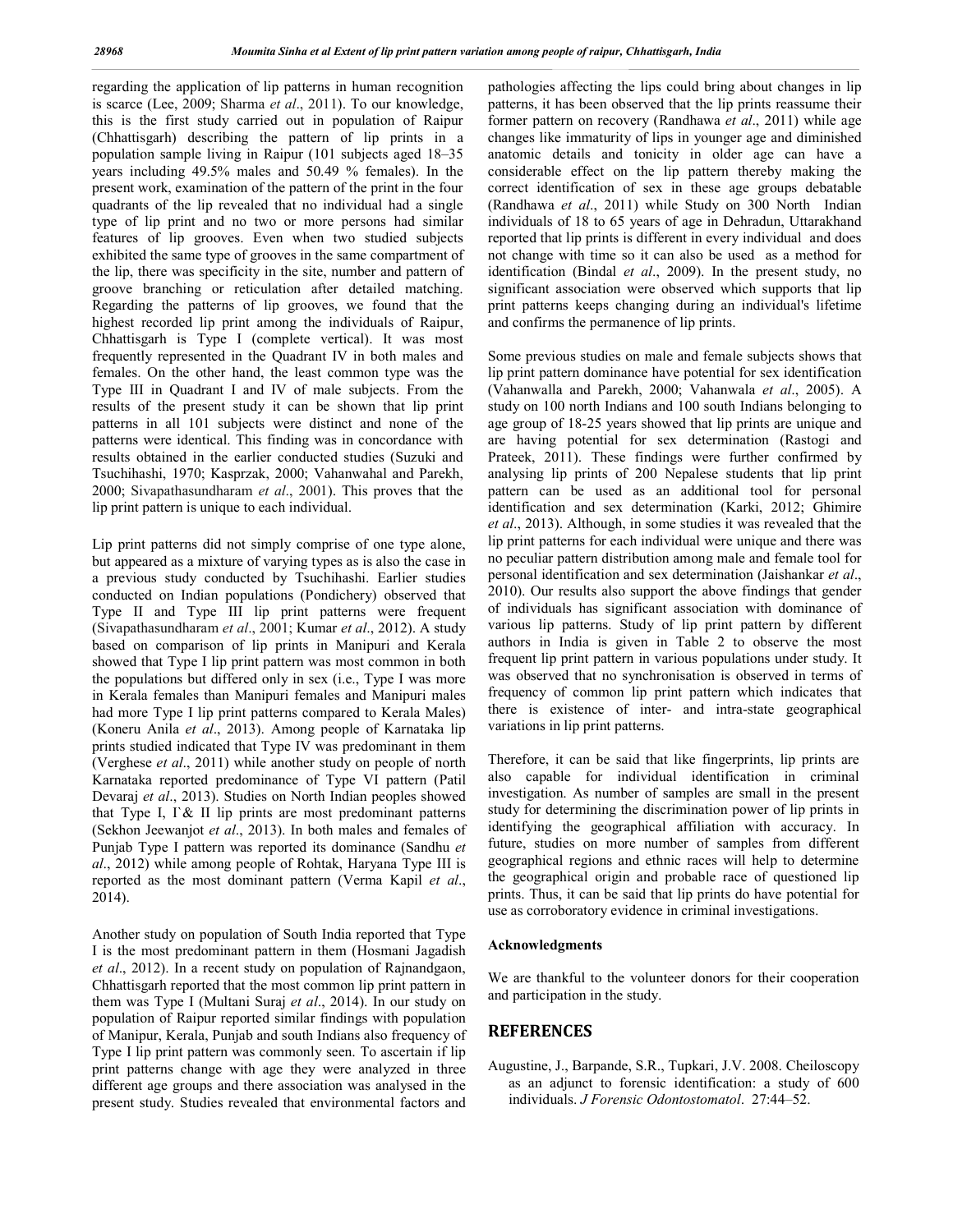- Babu, N.C., Premalatha, B.R., Jude, J. Cheiloscopy: 2009. A New Aid for Sex Identification in Forensic Science. Indian *Journal of Forensic Odontology.* 2(4): 131-136.
- Bajpai, M., Mishra, N., Yadav, P. and Kumar, S. 2011. Efficacy of lip prints for determination of sex and inter observer variability. *Euro J Exp Bio.,* 1(4): 81-86.
- Bindal, U., Jethani, S.L., Mehrotra, N., Rohatgi, R.K., Arora, M. and Sinha, P. 2009. Lip prints as a method of identification in human being. *J Anat Soc India.*58:152–5.
- Caldas, I.M., Magalhães, T. and Afonso, A. 2007. Establishing identity using cheiloscopy and palatoscopy. *Forensic Sci Int.,* 165:1–9.
- Dwivedi, N., Agarwal, A., Kashyap, B., Raj, V. and Chandra, S. 2013. Latent lip print development and its role in suspect identification. *J Forensic Dent Sci*., 5(1): 22-27.
- Ghimire, N., Ghimire, N., Nepal, P., Upadhyay, S., Budhathoki, S.S., Subba, A. and Kharel, B. 2013. Lip print pattern: an identification tool. *Health Renaissance,* 11(3):229-233.
- Gupta, S., Gupta, K. and Gupta, O.P. 2011. A study of morphological patterns of lip prints in relation to gender of North Indian population. *J Oral Biol Craniofac Res.,* 1: 12- 16.
- Hosmani Jagadish, V., Nayak Ramakant, S., Kotrashetti Vijayalakshmi, S., Pradeep, S. and Deepa Babji. 2012. Incidence of Lip Print Patterns among South Indian Population: An Anthropological Study. Indian Journal of Forensic Odontology. Oct-Dec, Volume 5 (4).
- Jaishankar, S., Jaishankar, N. and Shanmugam, S. 2010. Lip prints in personal identification. *Journal of Indian Acad Dent Specialists*. 1(4): 23–26.
- Karki, R.K. 2012. Lip Prints An Identification Aid. Kathmandu University Medical Journal, Apr – June; Vol.10 (2) . Issue 38.
- Kasprzak, J. Cheiloscopy. 2000. In: Siegel JA, Pekka SJ, Geodfrey CK. Editors. Encyclopedia of Forensic Sciences. 1st edition. Warsaw: Academic Press. p. 358-361.
- Koneru Anila, Surekha, R., Nellithady Shreekanth Ganesh, Vanishree, M., Ramesh, D.N.S.V. and Patil S Ramesh. 2013. Comparison of lip prints in two different populations of India: Reflections based on a preliminary examination. *J Forensic Dent Sci.,* Jan-Jun; 5(1): 11–15.
- Kumar, G. Sathish, Vezhavendhan, N. and Vendhan Priya. 2012. A study of lip prints among Pondicherry population. *Journal of Forensic Dental Science.* Jul-Dec; 4(2): 84–87.
- Lee, VM. 2009. Recovery and typing of dna from lip prints. A thesis submitted for the Master degree of Forensic Science. University of California, UMI number: 1471155, P.1.
- Malik, R. and Goel, S. 2011. Cheiloscopy: A deteriministic aid for forensic sex determination. J Indian acad Oral Med Radiol. 23(1): 17-19.
- Multani Suraj, Thombre Vivek, Thombre Aparna, Surana Pratik. 2014. Assessment of lip print patterns and its use for personal identification among the populations of Rajnandgaon, Chhattisgarh, India. *Journal of International Society of Preventive and Community Dentistry,* Volume :  $4(3): 170 - 174.$
- Mutalik, V.S., Menon, A., Jayalakshmi, N., Kamath, A. and Raghu, A.R. Utility of cheiloscopy, rugoscopy, and dactyloscopy for human identification in a defined cohort. *J Forensic Dent Sci*., 2013; 5(1): 2-6.
- Nagasupriya, A., Dhanapal, R., Reena, K., Saraswathi, T.R. and Rama Chandran, C.R. 2011. Patterns—a crime solver. J Forensic Dent. Sci., 3(1):3–7.
- Narang, S.R., Arora, C.P. and Randhawa, K. 2011. Cheiloscopy as an Aid to Forensic Methodology. *Indian J Compr Dent Care.,* 1(1): 57-60.
- Patel, S., Ish Paul, Madhusudan, A.S., Ramesh, G. and Sowmya, G.V. 2010. A study of lip prints in relation to gender, family and blood group. *International Journal of Oral & Maxillofacial Pathology,* 1(1): 4-7.
- Patil Devaraj , Hiremath Rekha, Mugadlimath Anand. 2013. A study on lip print types among North Karnataka people. *International Journal of Biomedical and Advance Research.* 04 (09).
- Prasad, P. and Vanishree, A. 2011. A comparison of lip prints between Aryans-Dravidians and Mongols*. Indian J Dent Res*., 22(5): 664-668.
- Randhawa, K., Narang, R.S. and Arora, P.C. 2011. Study of the effect of age changes on lip print pattern and its reliability in sex determination. *Journal of Forensic Odontostomatol.* 29:45–51.
- Rastogi, Prateek. Lip prints an aid in identification. Australian Journal of Forensic Science. 2011, 1–8.
- Sandhu, V.S., Bansal, H., Monga, P. and Bhandari, R. 2012. Study of lip print pattern in a Punjabi population. *J Forensic Dent Sci.,* 4(1): 24-28.
- Saraswwathi, T.R., Mishra, G. and Ranganathan, K. 2009. Study of Lip prints. *Journal of Forensic Dental Sciences,* Vol.1 (1).
- Sekhon Jeewanjot, Singla Rajan, Sharma Tripta, Tayal Ishwar, 2013. Singh Ajitpal. Most Predominating Pattern of Lip Prints In North Indian Population. Journal of Indian Academy of Forensic Medicine. October-December, Vol. 35 (4).
- Sharma, P, Deo, S, Venkateshan, S. and Vais, A. 2011. Lip print recognition for security systems: an up-coming biometric solution. Intelligent Interactive Multimedia SIST.. 11:347–359.
- Sharma, P., Saxena, S., Rathod, V. Cheiloscopy: 2009. The study of lip prints in sex identification. *J Forensic Dent Sci*., 1: 24-27.
- Sivapathasundharam, B., Prakash, P.A. and Sivakumar, G. 2001. Lip Prints (Cheiloscopy). *Indian J Dent Res.,* 12 (4):234-237.
- Suzuki, K. and Tsuchihashi, Y. 1970. Personal Identification by means of lips print. *J Forensic Med.,* 17: 52-7.
- Tsuchihashi, Y. 1974. Studies on personal identification by means of lip prints. *Forensic Sci.,* 3: 233–48.
- Vahanwahal, S.P. and Parekh, D.K. 2000. Study of lip prints as an aid to forensic methodology*. Journal Indian Dental Association,* 71 : 269-271.
- Vahanwala, S., Nayak, C.D. and Pagare, S.S. 2005. Study of Lip-prints as aid for sex determination. Medico-Legal Update. 5:7–9.
- Vahanwalla, S.P. and Parekh, B.K. 2000. Study on lip prints as an aid to forensic methodology. *J Forensic Med Toxicol*. 17: 12-18.
- Vats, Y., Kaur, J.D. and Kapoor, A.K. Gender variation in morphological patterns of lip prints among some north Indian populations. J Forensic Dent Sci. 2012; 4(1): 19-23.